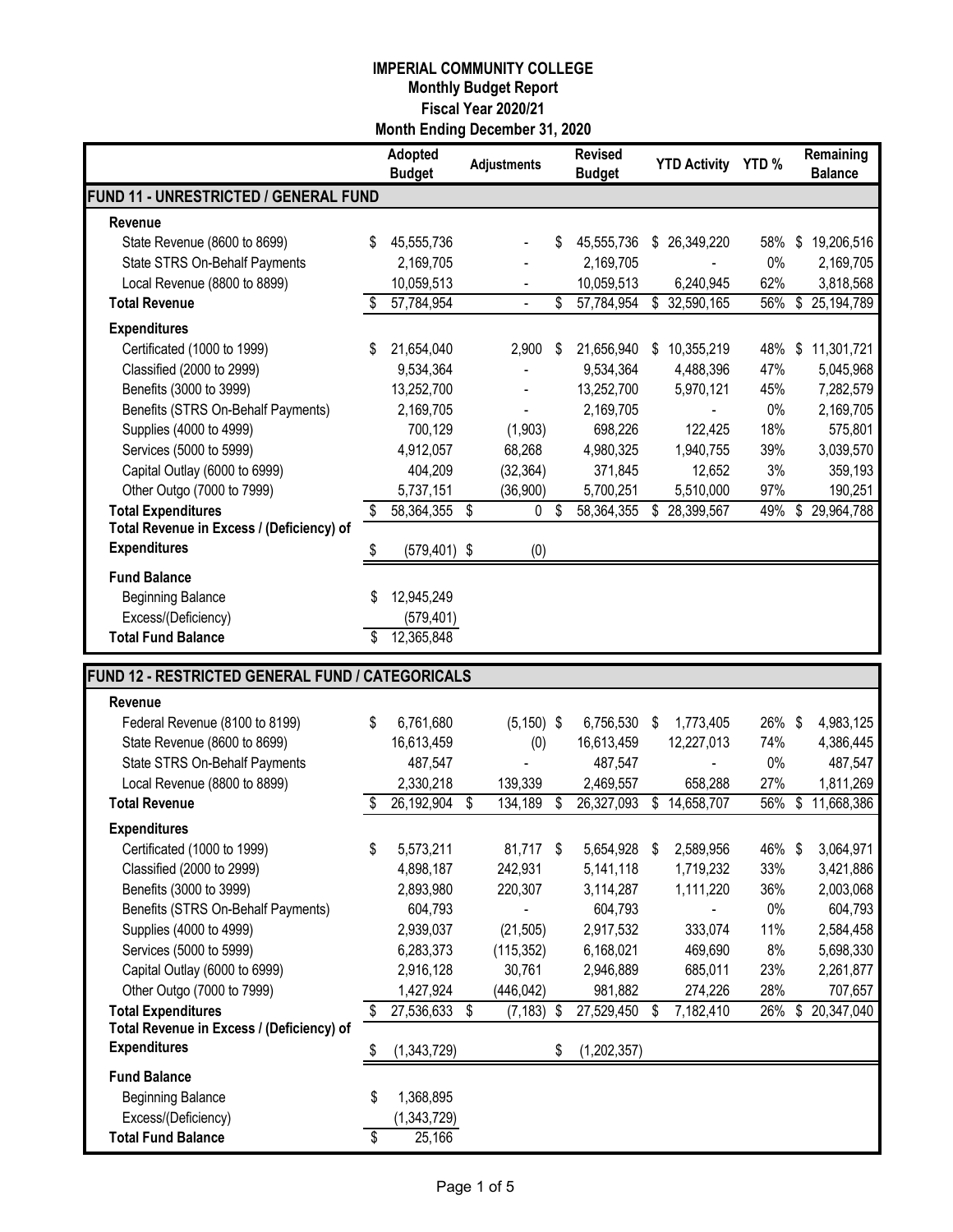|                                                    |                          | Adopted<br><b>Budget</b> | <b>Adjustments</b>   |                  | <b>Revised</b><br><b>Budget</b> |      | <b>YTD Activity</b> | YTD%        | Remaining<br><b>Balance</b> |
|----------------------------------------------------|--------------------------|--------------------------|----------------------|------------------|---------------------------------|------|---------------------|-------------|-----------------------------|
| <b>FUND 22 - BUILDING FUND</b>                     |                          |                          |                      |                  |                                 |      |                     |             |                             |
| <b>Revenue</b>                                     |                          |                          |                      |                  |                                 |      |                     |             |                             |
| Local Revenue (8800 to 8899)                       | \$                       | 455,000                  |                      |                  | \$<br>455,000                   | \$   | 21,874              | 5% \$       | 433,126                     |
| Interfund Transfers In                             |                          | 350,000                  |                      |                  | 350,000                         |      | 350,000             | 0%          |                             |
| <b>Total Revenue</b>                               | \$                       | 805,000                  |                      |                  | \$<br>805,000                   | \$   | 371,874             | 46%         | \$<br>433,126               |
| <b>Expenditures</b>                                |                          |                          |                      |                  |                                 |      |                     |             |                             |
| Services (5000 to 5999)                            | \$                       | 62,503                   |                      | 41               | \$<br>62,544                    | \$   | 2,740               | 4%          | \$<br>59,804                |
| Capital Outlay (6000 to 6999)                      |                          | 3,725,382                |                      | (41)             | 3,725,341                       |      | 213,291             | 6%          | 3,512,050                   |
| <b>Total Expenditures</b>                          | \$                       | 3,787,885                | \$<br>$\overline{a}$ |                  | \$<br>3,787,885                 | \$   | 216,031             | 6%          | \$<br>3,571,854             |
| Total Revenue in Excess / (Deficiency) of          |                          |                          |                      |                  |                                 |      |                     |             |                             |
| <b>Expenditures</b>                                |                          | (2,982,885)              |                      |                  |                                 |      |                     |             |                             |
| <b>Fund Balance</b>                                |                          |                          |                      |                  |                                 |      |                     |             |                             |
| <b>Beginning Balance</b>                           | \$                       | 7,384,048                |                      |                  |                                 |      |                     |             |                             |
| Excess/(Deficiency)                                |                          | (2,982,885)              |                      |                  |                                 |      |                     |             |                             |
| <b>Total Fund Balance</b>                          | \$                       | 4,401,163                |                      |                  |                                 |      |                     |             |                             |
| FUND 33 - CHILD DEVELOPMENT FUND                   |                          |                          |                      |                  |                                 |      |                     |             |                             |
|                                                    |                          |                          |                      |                  |                                 |      |                     |             |                             |
| Revenue                                            |                          |                          |                      |                  |                                 |      |                     |             |                             |
| State Revenue (8600 to 8699)                       | \$                       | 1,189,763                |                      |                  | \$<br>1,189,763                 | \$   | 660,765             | 56% \$      | 528,998                     |
| Local Revenue (8800 to 8899)                       |                          | 25,152                   |                      |                  | 25,152                          |      | 6,412               | 25%         | 18,740                      |
| <b>Total Revenue</b>                               | $\overline{\mathcal{S}}$ | 1,214,915                | \$<br>$\overline{a}$ |                  | \$<br>1,214,915                 | \$   | 667,177             | 55%         | \$<br>547,738               |
| <b>Expenditures</b>                                |                          |                          |                      |                  |                                 |      |                     |             |                             |
| Certificated (1000 to 1999)                        | \$                       | 55,603                   |                      | 0                | \$<br>55,603                    | - \$ | 27,144              | 49% \$      | 28,459                      |
| Classified (2000 to 2999)                          |                          | 454,401                  |                      | (0)              | 454,401                         |      | 195,536             | 43%         | \$<br>258,865               |
| Benefits (3000 to 3999)                            |                          | 265,224                  |                      | 0                | 265,224                         |      | 120,784             | 46%         | 144,441                     |
| Supplies (4000 to 4999)<br>Services (5000 to 5999) |                          | 249,567<br>27,943        |                      | (40)<br>40       | 249,527<br>27,983               |      | 3,052<br>822        | $1\%$<br>3% | 246,475<br>27,161           |
| Capital Outlay (6000 to 6999)                      |                          | 139,025                  |                      | (0)              | 139,025                         |      | 7,822               | 6%          | 131,202                     |
| <b>Total Expenditures</b>                          | \$                       | 1,191,763                | \$                   | $\overline{(0)}$ | \$<br>1,191,763                 | \$   | 355,160             | 30%         | \$<br>836,603               |
| Total Revenue in Excess / (Deficiency) of          |                          |                          |                      |                  |                                 |      |                     |             |                             |
| <b>Expenditures</b>                                |                          | 23,152                   |                      |                  |                                 |      |                     |             |                             |
| <b>Fund Balance</b>                                |                          |                          |                      |                  |                                 |      |                     |             |                             |
| <b>Beginning Balance</b>                           | \$                       | 214,070                  |                      |                  |                                 |      |                     |             |                             |
| Excess/(Deficiency)                                |                          | 23,152                   |                      |                  |                                 |      |                     |             |                             |
| <b>Total Fund Balance</b>                          | S                        | 237,222                  |                      |                  |                                 |      |                     |             |                             |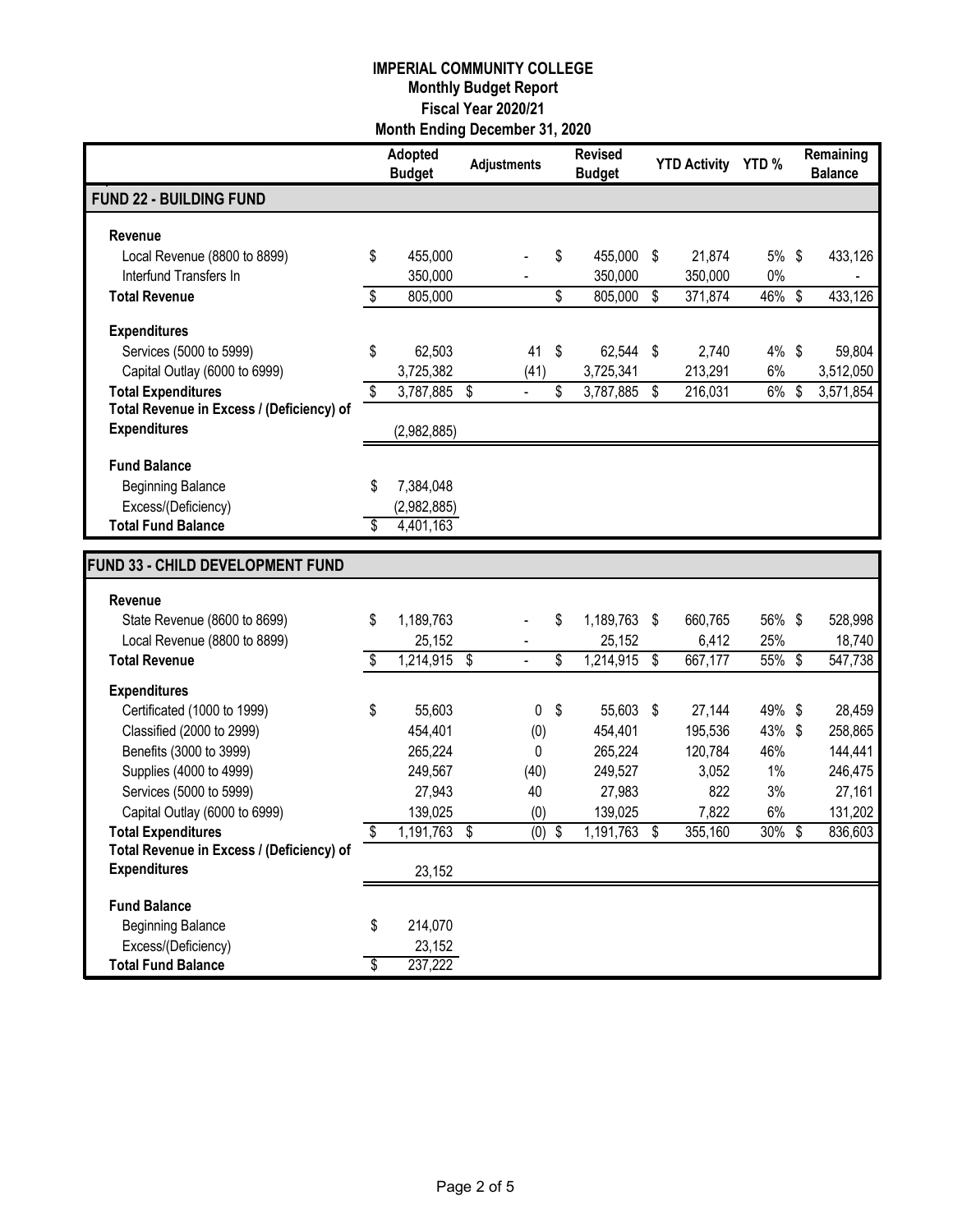|                                                |                 | Adopted<br><b>Budget</b> | <b>Adjustments</b> |                           | <b>Revised</b><br><b>Budget</b> |                | YTD Activity YTD %       |          |                          | Remaining<br><b>Balance</b> |
|------------------------------------------------|-----------------|--------------------------|--------------------|---------------------------|---------------------------------|----------------|--------------------------|----------|--------------------------|-----------------------------|
| FUND 51 - CERTIFICATE OF PARTICIPATION (LRB)   |                 |                          |                    |                           |                                 |                |                          |          |                          |                             |
| Revenue                                        |                 |                          |                    |                           |                                 |                |                          |          |                          |                             |
| Local Revenue (8800 to 8899)                   | \$              | 2,000                    |                    | \$                        | 2,000                           | \$             | $\blacksquare$           | $0\%$ \$ |                          | 2,000                       |
| <b>Total Revenue</b>                           | \$              | 2,000                    | \$                 | \$                        | 2,000                           | $\overline{s}$ | $\overline{a}$           | $0\%$    | \$                       | 2,000                       |
| <b>Expenditures</b>                            |                 |                          |                    |                           |                                 |                |                          |          |                          |                             |
| Capital Outlay (6000 to 6999)                  | \$              | 343,099                  |                    | \$                        | 343,099                         | \$             | $\overline{a}$           | $0\%$    | \$                       | 343,099                     |
| <b>Total Expenditures</b>                      | $\overline{\$}$ | 343,099                  | \$                 | $\overline{\mathbb{S}}$   | 343,099                         | \$             | $\overline{\phantom{a}}$ | $0\%$    | $\overline{\mathcal{S}}$ | 343,099                     |
| Total Revenue in Excess / (Deficiency) of      |                 |                          |                    |                           |                                 |                |                          |          |                          |                             |
| <b>Expenditures</b>                            | \$              | (341,099)                |                    |                           |                                 |                |                          |          |                          |                             |
| <b>Fund Balance</b>                            |                 |                          |                    |                           |                                 |                |                          |          |                          |                             |
| <b>Beginning Balance</b>                       | \$              | 341,099                  |                    |                           |                                 |                |                          |          |                          |                             |
| Excess/(Deficiency)                            |                 | (341,099)                |                    |                           |                                 |                |                          |          |                          |                             |
| <b>Total Fund Balance</b>                      | \$              |                          |                    |                           |                                 |                |                          |          |                          |                             |
|                                                |                 |                          |                    |                           |                                 |                |                          |          |                          |                             |
| <b>FUND 61 - SELF-INSURANCE FUND</b>           |                 |                          |                    |                           |                                 |                |                          |          |                          |                             |
| Revenue                                        |                 |                          |                    |                           |                                 |                |                          |          |                          |                             |
| Local Revenue (8800 to 8899)                   | \$              | 750                      |                    | \$                        | 750                             | - \$           | 302                      | 40% \$   |                          | 448                         |
| Local Revenue (8800 to 8899)                   |                 | 160,000                  |                    |                           | 160,000                         |                | 160,000                  | 100%     |                          |                             |
| <b>Total Revenue</b>                           | \$              | 160,750                  |                    | \$                        | 160,750                         | ها             | 160,302                  |          | \$                       | 448                         |
| <b>Expenditures</b>                            |                 |                          |                    |                           |                                 |                |                          |          |                          |                             |
| Services (5000 to 5999)                        | \$              | 80,000                   | 20,000             | \$                        | 100,000                         | \$             | 89,725                   |          | \$                       | 10,275                      |
| <b>Total Expenditures</b>                      | \$              | 80,000                   | 20,000             | $\boldsymbol{\mathsf{S}}$ | 100,000                         | \$             | 89,725                   |          | \$                       | 10,275                      |
| Total Revenue in Excess / (Deficiency) of      |                 |                          |                    |                           |                                 |                |                          |          |                          |                             |
| <b>Expenditures</b>                            | \$              | 80,750                   |                    |                           |                                 |                |                          |          |                          |                             |
| <b>Fund Balance</b>                            |                 |                          |                    |                           |                                 |                |                          |          |                          |                             |
| <b>Beginning Balance</b>                       | \$              | 55,608                   |                    |                           |                                 |                |                          |          |                          |                             |
| Excess/(Deficiency)                            |                 | 80,750                   |                    |                           |                                 |                |                          |          |                          |                             |
| <b>Total Fund Balance</b>                      | \$              | 136,358                  |                    |                           |                                 |                |                          |          |                          |                             |
| FUND 69 - OTHER INTERNAL SERVICES FUND         |                 |                          |                    |                           |                                 |                |                          |          |                          |                             |
|                                                |                 |                          |                    |                           |                                 |                |                          |          |                          |                             |
| Revenue                                        |                 |                          |                    |                           |                                 |                |                          |          |                          |                             |
| Interfund Transfers In<br><b>Total Revenue</b> | \$              | 5,000,000<br>5,000,000   |                    | \$<br>\$                  | 5,000,000<br>5,000,000          | - \$<br>-\$    | 5,000,000<br>5,000,000   | 100% \$  | \$                       | $\overline{\phantom{a}}$    |
| Total Revenue in Excess / (Deficiency) of      |                 |                          |                    |                           |                                 |                |                          |          |                          |                             |
| <b>Expenditures</b>                            | S               | 5,000,000                |                    |                           |                                 |                |                          |          |                          |                             |
| <b>Fund Balance</b>                            |                 |                          |                    |                           |                                 |                |                          |          |                          |                             |
| <b>Beginning Balance</b>                       | \$              | 5,000,000                |                    |                           |                                 |                |                          |          |                          |                             |
| Excess/(Deficiency)                            |                 | 5,000,000                |                    |                           |                                 |                |                          |          |                          |                             |
| <b>Total Fund Balance</b>                      | \$              | 10,000,000               |                    |                           |                                 |                |                          |          |                          |                             |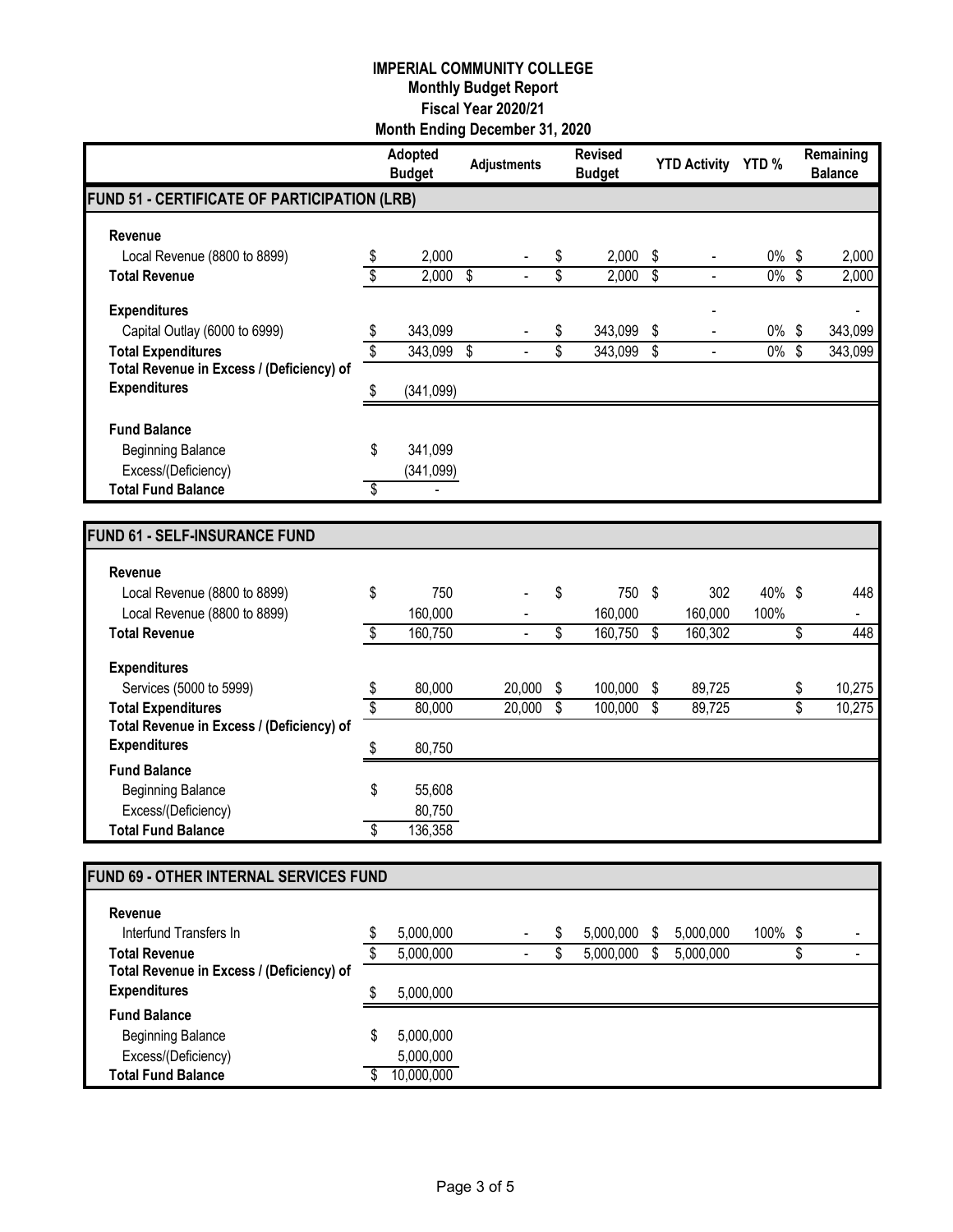|                                                        |                         | <b>Adopted</b><br><b>Budget</b> | <b>Adjustments</b> | <b>Revised</b><br><b>Budget</b> |                         | <b>YTD Activity</b> | YTD%      | Remaining<br><b>Balance</b> |
|--------------------------------------------------------|-------------------------|---------------------------------|--------------------|---------------------------------|-------------------------|---------------------|-----------|-----------------------------|
| FUND 71 - Associated Student Government / Campus Clubs |                         |                                 |                    |                                 |                         |                     |           |                             |
| Revenue                                                |                         |                                 |                    |                                 |                         |                     |           |                             |
| <b>Vendor Contracts</b>                                | \$                      | 23,000                          | 2,500              | \$<br>25,500                    | \$                      | 2,500               | 10% \$    | 23,000                      |
| <b>Vending Machines</b>                                |                         |                                 |                    |                                 |                         | 303                 | 0%        | (303)                       |
| <b>Special Events</b>                                  |                         | 100                             |                    | 100                             |                         |                     | 0%        | 100                         |
| Interest                                               |                         | 100                             |                    | 100                             |                         |                     | $0\%$     | 100                         |
| Campus Clubs Local Revenue                             |                         | 54,357                          | (0)                | 54,357                          |                         |                     | 0%        | 54,357                      |
| Other                                                  |                         | 2,800                           |                    | 2,800                           |                         |                     | 0%        | 2,800                       |
| Transfer In (Inactive Clubs)                           |                         | 3,501                           | (0)                | 3,501                           |                         |                     | 0%        | 3,501                       |
| <b>Total Revenue</b>                                   | $\sqrt[6]{\frac{1}{2}}$ | 83,858                          | \$<br>2,500        | \$<br>86,358                    | \$                      | 2,803               | 3%        | \$<br>83,555                |
| <b>Expenditures</b>                                    |                         |                                 |                    |                                 |                         |                     |           |                             |
| <b>ASG General Expenses</b>                            | \$                      | 5,325                           | 3,000              | \$<br>8,325                     | \$                      | 2,978               | 36% \$    | 2,347                       |
| <b>Campus Clubs Expenses</b>                           |                         | 54,253                          | (0)                | 54,253                          | \$                      | 261                 | 0%        | 53,992                      |
| <b>President / Secretary Stipends</b>                  |                         | 3,175                           |                    | 3,175                           | \$                      | 1,150               | 36%       | 2,025                       |
| Administration - Senate Stipends /                     |                         |                                 |                    |                                 |                         |                     |           |                             |
| Promotional                                            |                         | 3,000                           | 2,001              | 5,001                           | \$                      | 2,290               | 46%       | 2,711                       |
| <b>Committee Events / Activities</b>                   |                         | 13,500                          |                    | 14,500                          | \$                      | 1,751               | 12%       | 12,749                      |
| Contingency                                            |                         | 1,000                           |                    | 1,000                           | \$                      |                     | $0\%$     | 1,000                       |
| <b>Total Expenditures</b>                              | \$                      | 80,253                          | \$<br>5,001        | \$<br>86,254                    | $\overline{\mathbb{S}}$ | 8,430               | $11\%$ \$ | 74,824                      |
| Total Revenue in Excess / (Deficiency) of              |                         |                                 |                    |                                 |                         |                     |           |                             |
| <b>Expenditures</b>                                    |                         | 3,605                           |                    |                                 |                         |                     |           |                             |
| <b>Fund Balance</b>                                    |                         |                                 |                    |                                 |                         |                     |           |                             |
| <b>Beginning Balance</b>                               | \$                      | 192,115                         |                    |                                 |                         |                     |           |                             |
| Excess/(Deficiency)                                    |                         | 3,605                           |                    |                                 |                         |                     |           |                             |
| <b>Total Fund Balance</b>                              | \$                      | 195,720                         |                    |                                 |                         |                     |           |                             |

# **FUND 72 - STUDENT REPRESENTATIVE FEES**

| Revenue                                   |              |                    |   |        |   |        |          |   |                          |
|-------------------------------------------|--------------|--------------------|---|--------|---|--------|----------|---|--------------------------|
| Local Revenue (8800 to 8899)              | \$<br>19,000 | ٠                  | S | 19,000 | S | 30,263 | 159% \$  |   | (11, 263)                |
| <b>Total Revenue</b>                      | \$<br>19,000 |                    |   | 19,000 | S | 30,263 | 159% \$  |   | (11, 263)                |
| <b>Expenditures</b>                       |              |                    |   |        |   |        |          |   | $\overline{\phantom{a}}$ |
| Services (5000 to 5999)                   | \$<br>24,406 | $(5,406)$ \$       |   | 19,000 | S | 1,095  | $6\%$ \$ |   | 17,905                   |
| <b>Total Expenditures</b>                 | 24,406       | $(5,406)$ \$<br>-S |   | 19,000 | S | 1,095  | $6\%$    | S | 23,311                   |
| Total Revenue in Excess / (Deficiency) of |              |                    |   |        |   |        |          |   |                          |
| <b>Expenditures</b>                       | (5,406)      |                    |   |        |   |        |          |   |                          |
| <b>Fund Balance</b>                       |              |                    |   |        |   |        |          |   |                          |
| <b>Beginning Balance</b>                  | \$<br>6,736  |                    |   |        |   |        |          |   |                          |
| Excess/(Deficiency)                       | (5,406)      |                    |   |        |   |        |          |   |                          |
| <b>Total Fund Balance</b>                 | 1,330        |                    |   |        |   |        |          |   |                          |